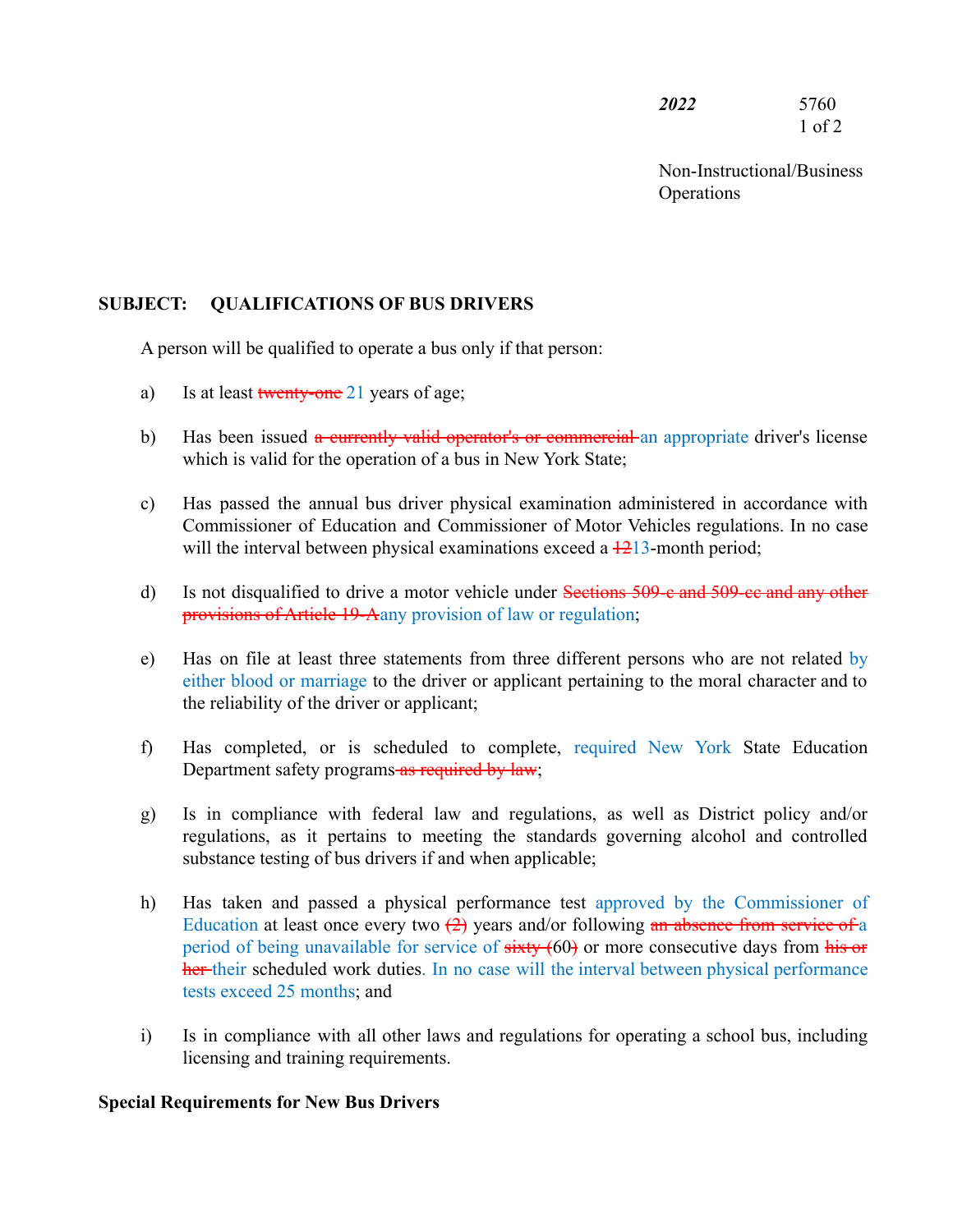\*If District owns buses (use this sentence with list a) through f) on page 2):

Before employing a new bus driver, the Superintendent or designee will:

# (Continued)

| 2022 | 5740       |
|------|------------|
|      | $2$ of $2$ |

Non-Instructional/Business **Operations** 

# **SUBJECT: QUALIFICATIONS OF BUS DRIVERS (Cont'd.)**

*\*If District contracts out for buses (use this sentence with list a) through f) on page 2):*

Before employing a vendor or contract bus company employs a new bus driver, the Superintendent or designee shall will be entitled to:

- a) Require the person to pass a physical examination within  $\frac{\text{four (4) eight weeks prior to the}}{\text{...}}$ beginning of service;
- b) Obtain a driving record from the appropriate agency in every state in which the person resided, worked, and/or held a driver's license or learner's permit during the preceding three years;
- c) Investigate the person's employment record during the preceding three years;
- d) Require the person to submit to the mandated fingerprinting procedures and criminal history background check;
- e) Request the Department of Motor Vehicles to initiate a driving record abstract check;
- f) Require the person to complete training in crisis intervention and diversity; and
- f) Require that newly hired bus drivers hired after September  $1, 1997$  take and pass the physical performance test, as mandated by Commissioner's regulations, before they transport students.

## **Occasional Drivers**

Under Commissioner's regulations, an occasional driver is defined as a certified teacher who is employed by a school district or Board of Cooperative Educational Services (BOCES) whose